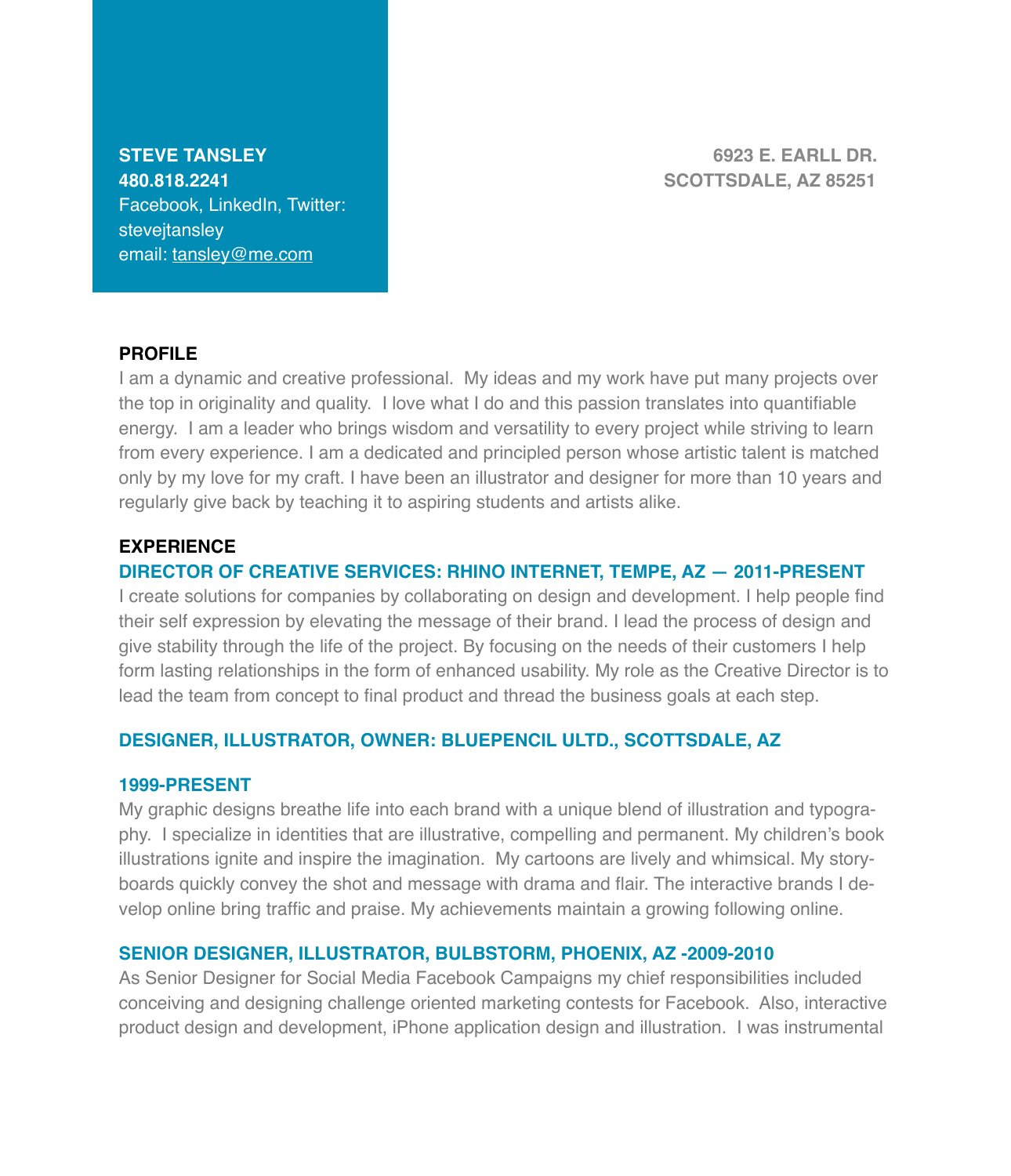in creating Bulbstorm's first Facebook contest application called "Idea Challenges" which has been featured in "Inside Facebook" and "Nascar.com". From concept to final design, I was responsible for creating the art and design for all aspects of additional select campaigns. I assisted in shoring up Bulbstorm's brand identity through their interactive site and Facebook marketing presence. I was responsible in ensuring brand consistency with the introduction of new products to the brand.

# **GRAPHIC DESIGN MANAGER, SR. GRAPHIC DESIGNER, ILLUSTRATOR: STUDIO PRODUCTIONS, TEMPE, AZ - 2004-2009**

My illustrations and designs have inspired three children's books. Each book was then transformed into fully functional children's play environments for commercial and retail spaces. These spaces can be found at architecturekids.com, Studio Production's sister company. My ability to design helped to capture new business in commercial, retail and health care environments, including, Build-A-Bear, Ridemakerz, Diamond Children's Hospital, Toyota and Scion. I directed the graphic design department in its production, purchasing, and development. I completed projects on time and under budget and regularly exceeded the client's expectations.

# **SR. INTERACTIVE DESIGNER: RHINO INTERNET, TEMPE, AZ — 1999-2004**

 As Senior Designer I mentored junior designers with enthusiasm and passion. I achieved notable success with many of my designs. I was credited with two Prisma awards for excellence in web design, and was recognized by the Arizona Opera and Virginia G. Piper and Associates as winner of the Phoenix Addy and Summit Creative Award. I was also chosen winner of the 2003 "Clarion Award" for designing the best website for a non-profit agency. My talents lie in listening to the client's concerns. I create strong and lasting client relationships.

**GRAPHIC DESIGNER: DISCOVER FINANCIAL SERVICES - 1987-1997** Within a year I created more than 10 paintings for a local marketing campaign, which lead to the genesis of a graphic design department that serviced more than 3,000 employees. I designed graphic business systems that stimulated creativity and productivity in all departments. This resulted in achieving the highest honor Discover Card can bestow: the Pinnacle of Excellence award for outstanding graphic design.